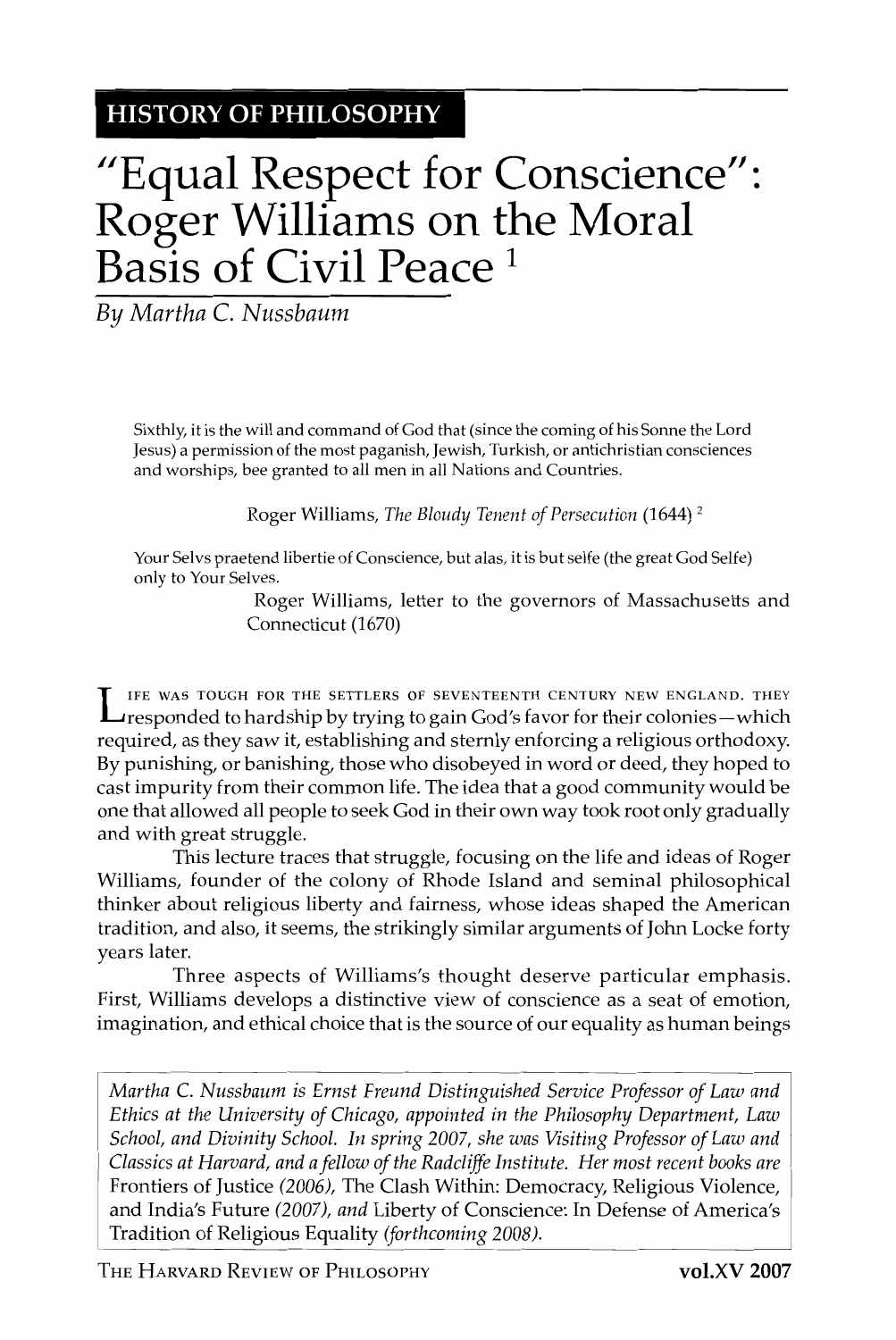and that is worthy of equal respect wherever it is found. Political principles, he argues, must be based on that equal respect. Second, he argues that equal respect for conscience entails protecting an extensive sphere of freedom around the individual, and that this protection must be truly impartial, imposing no orthodoxy. Third, he then argues that a civil peace among people who differ in conscientious commitment requires a moral consensus that is itself impartial, giving the ascendancy to no religion or creed more than any other; such a consensus is available because there is a part of the moral sphere that we can share while differing in ultimate religious commitments. Williams dramatizes this idea from the start by making his major work a dialogue between two friends called Truth and Peace, in which Truth acknowledges the deep importance of reaching an ethically grounded accommodation, for political purposes, with people whom one believes to be in error. I shall trace these features of Williams's argument, and then clarify them further by comparing his ideas on key issues to those of Locke and John Rawls.

# I. This "wild and howling land"

LIFE IN NEW ENGLAND WAS FRAGILE AND EXPOSED. THE WIND, THE SEAS, THE FORESTS, the deep snows-all this was very strange to people accustomed to life in England. "But oh poore dust and Ashes," Roger Williams wrote of himself and his fellows, "like stones once roling downe the Alpes, like the Indian Canoes or English Boats loose and adrift, where stop we until infinite mercy stop us." $3$  In his remarkable *Key into the Language of America*, a study of Indian life and languages, Williams ponders the Indians' ability to coexist with im permanence and constant vulnerability in "this wild and howling land." He confesses that Europeans have a greater need for stability.

The Europeans of Massachusetts reacted to their insecurity by attempting to enforce orthodoxy of religious belief and practice. John Cotton, pastor of the First Church of Boston, one of Massachusetts's most influential religious leaders and Roger Williams's lifelong intellectual adversary, wrote copiously in defense of imposed religious orthodoxy, arguing that it was necessary for civil order. It was also God's will, he said, in order to separate the diseased element of society from the healthy element. Heretics and dissidents are like Satan in our midst. Even if they behave peaceably, they are enticements to sin.

## II. "To ship my selfe all alone in a poore Canow": Williams's Rhode Island

MY AIM IS TO ANALYZE OF WILLIAMS'S INTELLECTUAL CONTRIBUTION. BUT SINCE HE WAS A LEADER as well as a thinker, his work must be assessed in the context of his career.

Williams was born in England in 1603, to a prosperous merchant family. He grew up in London, near the Smithfield plain, where religious dissenters were sometimes burned at the stake. As a young man, he attracted the attention of Sir Edward Coke, Chief Justice of the King's Bench. Coke arranged for the young man's education at Sutton's Hospital, the future Charterhouse School, and then at Cambridge University, where Williams received his A. B. in 1627, after a classical education that focused on natural law theories based on ancient Greek and Roman Stoicism, which suffuse Coke's work, and which were much in vogue at the time. Williams quickly impressed by his remarkable flair for languages,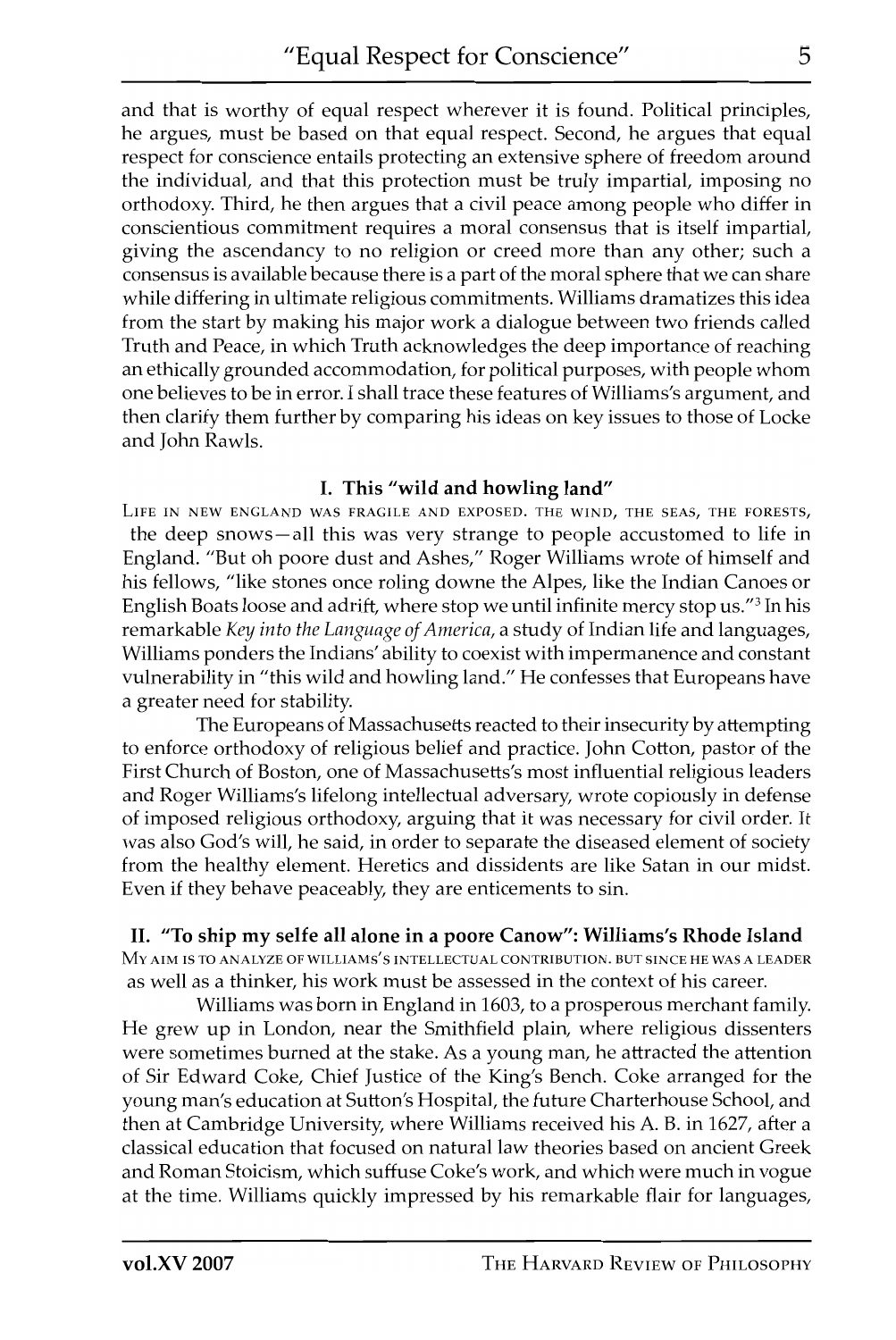mastering Latin, Greek, Hebrew, French, and Dutch. In this way he made John Milton's friendship: he taught Milton Dutch in exchange for Hebrew lessons. On graduation, Williams took orders in the Church of England; in 1629 he accepted a post as chaplain at Otes in Essex, home of Sir William Masham-grandfather of the Sir Francis Masham who was Locke's host at Otes in the 1690's.4

In 1630, a leading Puritan reformer was placed in the pillory. One of his ears was cut off, one side of his nose was split, and he was branded on the face with the letters SS, for "Sower of Sedition." Later the other side of his nose was split and his other ear was cut off. For good measure, the man was then imprisoned for the rest of his life. Williams, who witnessed these events, and who was already very critical of the Anglican orthodoxy, decided that he could not live in England. He set sail for Massachusetts.

At first, Williams was warmly welcomed by the leaders of the Colony.<sup>5</sup> Boston found his views about religious liberty too radical, but he was welcomed by the congregation at Salem. But he soon made trouble, publishing a pamphlet attacking the colonists' claims to the Indians' land. He also urged resistance to an oath of loyalty proposed for all colonists. During this period Williams spent some peaceful months at Plymouth, studying Indian life and languages.

By 1635/6, the authorities saw that Williams was bent on continuing his divisive teaching. They ordered his arrest. Tipped off in advance, he fled. Looking back on the incident from Providence in 1670, he describes it this way:

...I was unkindly and unchristianly (as I believe) driven from my howse and land,

and wife and children (in the midst of N. Eng!. Winter now, about 35 years past) ... I

steerd my course from Salem (though in Winter snow wch I feele yet) untl these parts,

whrein I may say as Jacob, Peniel, that is I have seene the Face of God...<sup>6</sup>

In keeping with his sense of deliverance, Williams named the new settlement Providence.

A key part of the life of the new settlement was respectful friendship with the Indians. Williams had always treated them as human beings, not beasts. He respected their dignity. When the great Narragansett chief Canonicus (who spoke no English) broke a stick ten times to demonstrate ten instances of broken English promises, Williams understood his meaning and took his part. When the colonists objected that the Indians could not own land because they were nomadic, Williams described their regular seasonal hunting practices, arguing that these practices were sufficient to establish property claims-a legal argument that strikingly anticipates recent litigation over aboriginal land claims in Australia. Linguist that he was, he reports having, at this period, a "Constant Zealous desire to dive into the Natives Language" (C II.750), and he learned several of the languages by living with them for long periods of time?

When Williams arrived as a refugee, then, his dealings with the Indians had prepared the way for a fruitful relationship. Chiefs Massasoit and Canonicus welcomed him like a friend, because he had befriended them before he needed them. He continued to do so. One of the key provisions of the Charter of Rhode Island was that "itt shall not bee lawfull to or For the rest of the Collonies to invade or molest the native Indians ... ", a provision that Williams particularly sought, noting that hostility to the Indians "hath hietherto bene ... practiced to our Continuall and great grievance and disturbance."<sup>8</sup> As he wrote to the Governor of Massachusetts Bay, explaining his refusal to return,"I feel safer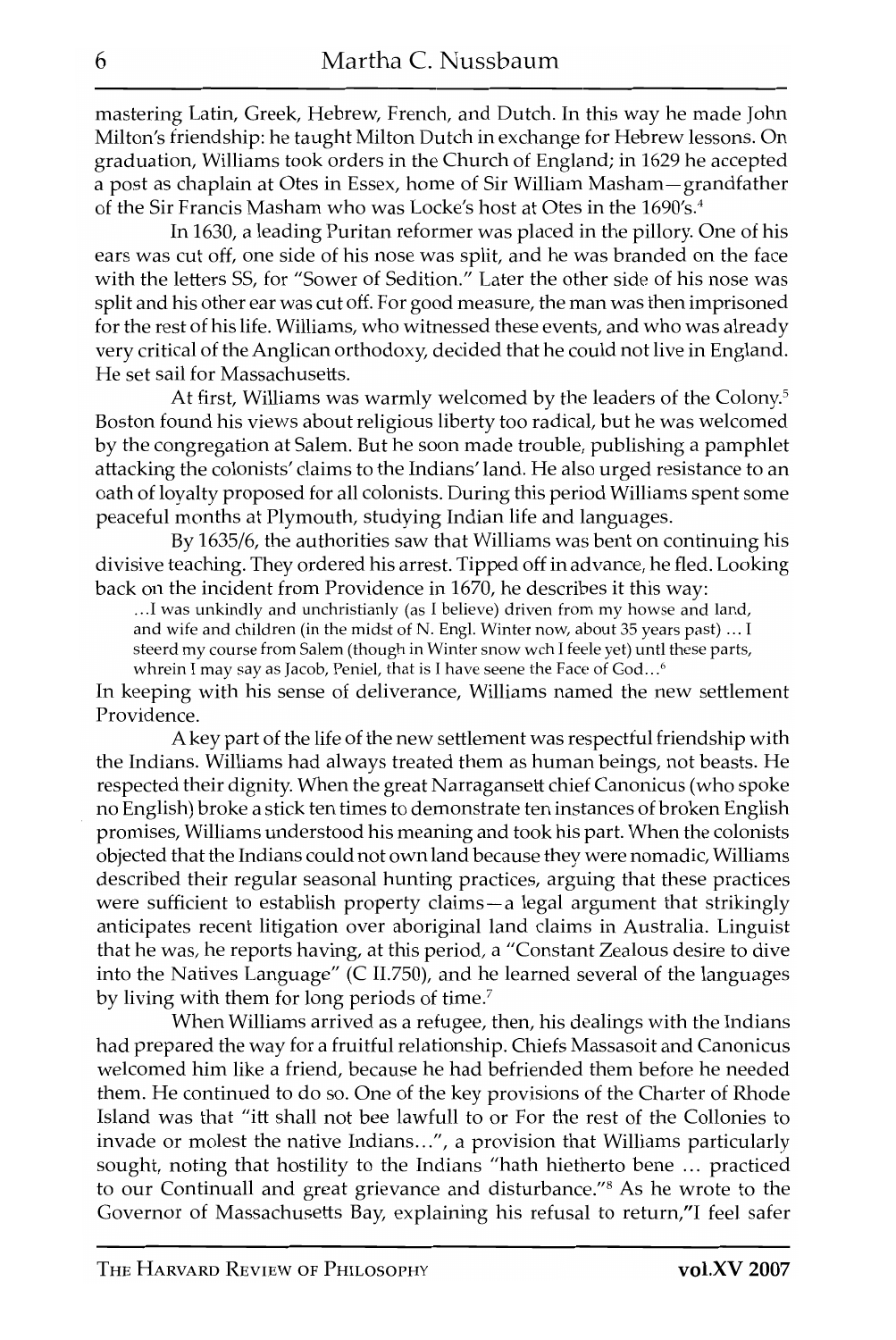down here among the Christian savages along Narragansett Bay than I do among the savage Christians of Massachusetts Bay Colony." Williams was not speaking of conversion: he never tried to convert the Indians. He was speaking of moral decency. Williams's experience of finding integrity, dignity, and goodness outside the parameters of orthodoxy surely shaped his evolving view of political principles.

Williams provided for wide religious liberty in the new colony. Rhode Island rapidly became a haven for people who were in trouble elsewhere. Baptists, Quakers, and other dissidents joined the Puritan dissenters. In 1658 fifteen Portuguese Jewish families arrived in Newport. They enjoyed the same religious liberty granted to others-a fact that is impressive, since Jews in Britain gained full civil rights only in 1858.

In 1643 Williams set sail for England to secure a charter for the new colony. During the voyage he wrote his book about Indian languages. While in England, he wrote *The Bloudy Tenent of Persecution.* Meanwhile, Cotton's angry reply to *The Bloudy Tenent,* published in 1647, led Williams to produce another work about a hundred pages longer than the first one, refuting all of Cotton's arguments. Published in 1652 in London, it bears the unwieldy title, *The bloody Tenent Yet More Bloody: By Mr Cottons endevour to wash it white in the Blood of the* Lambe; of whose precious Blood, spilt in the Blood of his Servants; and Of the blood of *Millions spilt in former and later Wars for Conscience sake, that Most Bloody Tenent of Persecution for cause of Conscience, upon a second Tryal, is found now more apparently and more notoriollsly guilty.* 

The civil wars and the Restoration made it necessary to renegotiate the Charter. Williams again went to England, and found in Charles II a ready ally for his experiment in religious liberty. The Barbados already permitted religious liberty, by omission and policy rather than by explicit royal guarantee. Rhode Island, however, was the first case of an official policy of religious liberty, and Williams writes with amusement of how shocked the King's ministers were by it. The charter was shocking indeed – not only in protecting the Indians, but, above all, in its clause regarding religious liberty:

[N]oe person within the sayd colonye, at any tyme hereafter, shall bee any wise molested, punished, disquieted, or call in question, for any differences in opinione in matters of religion, and doe not actually disturb the civil! peace of sayd colony; but that all and everye person and persons may, from tyme to tyme, and at all tymes hereafter, freely and fully have and enjoye his and theire owne judgments and consciences, in matters of religious concernments, throughout the tract of lande hereafter mentioned; they behaving themselves peaceablie and quietlie, and not useinge this libertie to Iycentiousnesse and profanenesse, nor to the civill injuryc or outward disturbance of others; any lawe, statute, or clause, therein contained, or to be contained, usage or custome of this realme, to the contrary hereof, in any wise, notwithstanding.<sup>9</sup>

What does the clause protect? Belief and the expression of opinion in religious matters, clearly. But Williams throughout his writings was very careful to insist that acts of worship also should enjoy protection. Indeed, in his own writings we rarely encounter the word "belief" without the word "worship" or "practice." He introduces *The Bloudy Tenent* with the announcement that "consciences and worships" are all to be permitted. Elsewhere, he uses phrases such as "for either professing doctrine, or practicing worship" (BT 63), "doctrine or practice,"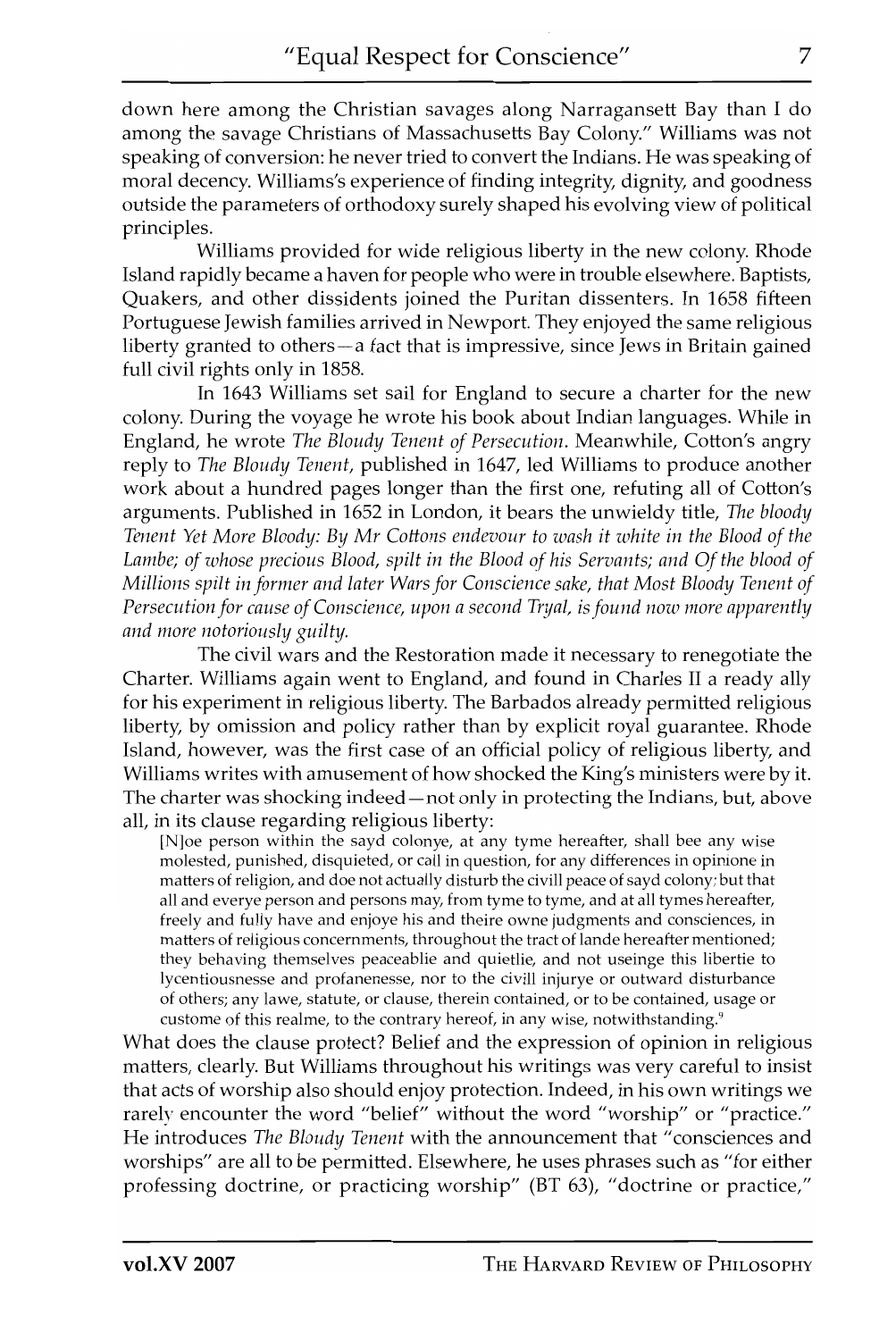"holdeth or practiseth," "doctrines and worships," "to subscribe to doctrines, or practise worships," (BT 63, etc.). It is unfortunate that the charter is less careful, but we can understand the latitude of its protection from the other direction, as stopping where civil disturbance begins. Williams was no John Stuart Mill: he thought that the business of civil government included not only protection of individuals from harm to their rights by others, but also the maintenance of public order and morality. Thus, like virtually everyone at this time, he favored laws against adultery and other so-called "morals laws." Not, however, on religious grounds: his conception of public morality keeps it quite distinct from religious norms and justifications.

The final provision in the clause is very interesting: the charter guarantees liberty of religious belief and practice even when a law or custom forbids it. In other words, if law says that you have to swear an oath before God to hold public office, this law is nullified by the Charter. Moreover, it appears that the Charter nullifies the applicability of laws to individuals when such laws threaten their religious liberty. If a law says that people have to testify on Saturday, and your religion forbids this, then that law is non-applicable in your case. In other words, it would appear that Williams has forged the legal concept of "accommodation," which soon became widely accepted in the colonies. Laws of general applicability have force only up to the point where they burden individual religious liberty (and public order and safety are not at stake). This policy was stated explicitly by Williams in a letter. Comparing the colony to a ship at sea, on which Christians, Jews, pagans, and Muslims have all embarked, he says that the captain of that ship is entitled to require anything that is connected to the ship's safety and that of her passengers, but beyond that point there is to be the widest possible allowance for religious liberty; alike for all passengers. This doctrine of accommodation soon became a distinctive American legal tradition; I shall return to it in comparing Williams's ideas with those of Locke.

### III. "This Conscience is found in all mankinde"<sup>10</sup>: Williams's Defense of Religious Liberty.

BEHIND THIS IMPORTANT POLITICAL ACHIEVEMENT IS A BODY OF THOUGHT AS RICH, ON THESE issues, as that of Locke, and considerably more perceptive concerning the psychology of both persecutor and victim. At its heart is an idea, or image, on which Williams focused with deep emotion and obsessional zeal: the idea of the preciousness and dignity of the individual human conscience. Conscience, for Williams, plays the role that the faculty of moral choice plays in Stoicism; conscience basically is a seat or faculty of searching and choosing, although for Williams it includes imagination and emotion as well as ethical selection. Although Williams focuses on its religious employment, he makes it clear that it governs the entire conduct of life. It is, Williams holds, the main source of our identity as agents: it is "indeed the man."<sup>11</sup>

Williams has his own religious beliefs, which entail that most people around him are in error. Error, however, does not mean that they do not have the precious faculty of conscience: "This Conscience is found in all mankinde ... in Jewes, Turkes, Papists, Protestants, Pagans, etc." And although of course it is important to find the truth, truth is not the basis of respect: what he reveres is the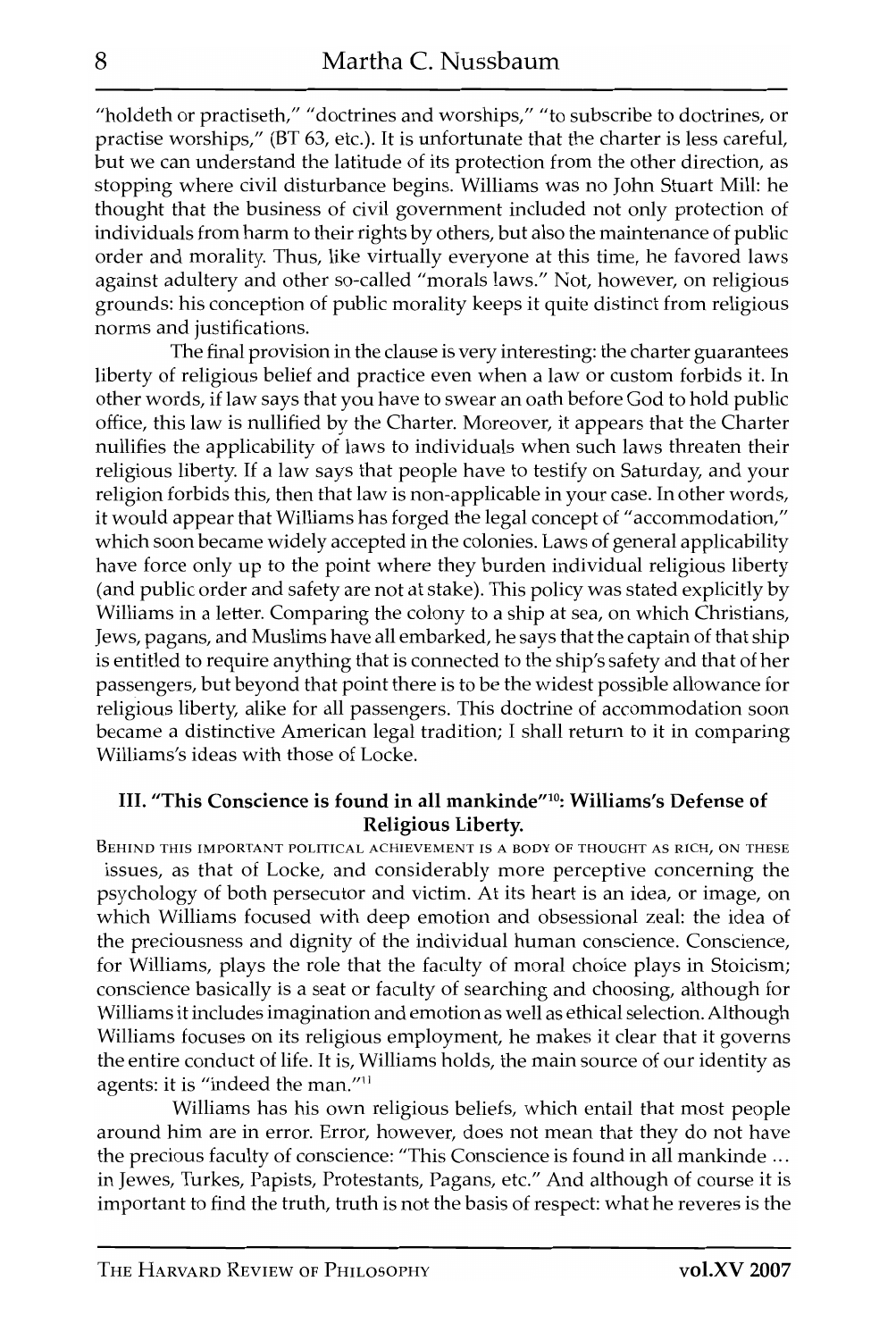faculty itself, the capacity for searching and choosing. He holds (with the Stoics) that the faculty exists in non-virtuous people, and that all consciences deserve not just respect, but equal respect.

So: everyone has inside something infinitely precious, something that demands respect from us all, and something in regard to which we are all basically equal. Williams now argues that this precious something needs extensive space to unfold itself, to pursue its own way. To respect human beings is therefore to accord that sort of space, impartially, to each and every one of them. He expresses indignation that someone "that speakes so tenderly for his owne, hath yet so little respect, mercie, or pitie to the like consciencious perswasions of other Men[.] Are all the Thousands of millions of millions of Consciences, at home and abroad, fuell onely for a prison, for a whip, for a stake, for a Gallowes? Are no Consciences to breath the Aire, but such as suit and sample his?"12

These images are revealing. They tell us that Williams thinks of consciences as delicate, vulnerable, living things, things that need to breathe and not to be imprisoned. Here, to my mind, Williams makes decisive progress beyond the Stoicism of his classical education. Stoic thinkers treat the moral core of the person as something rock-hard, something that cannot be damaged by worldly conditions. They therefore have great difficulty drawing any political conclusions at all from their arguments about respect for human dignity. Dignity is so secure within that even slavery and torture cannot affect it: so Stoic writings, beginning from a radical egalitarianism about worth, end up oddly quietistic. The moral power cannot really be coerced: so external coercion is not all that important. Williams, by contrast, sees that the conscience is not invulnerable: it can be damaged and crushed, and it needs space to unfold itself. This insight is necessary for a workable doctrine of the worth of political liberty.

Williams has the very keenest sensitivity to any damage to this precious thing, comparing persecution repeatedly to "spirituall and soule rape" (BT 219). And it is "soul rape" when any person is limited with respect to either belief or practice (so long as he is not violating civil laws or harming others): "I acknowledge that to molest any person, Jew or Gentile, for either professing doctrine, or practicing worship merely religious or spirituall, it is to persecute him, and such a person (whatever his doctrine or practice be true or false) suffereth persecution for conscience" (BT 63).

To be more precise, Williams has two distinct images for persecution, rape and imprisonment, corresponding to different types of damage to conscience. Persecution is like imprisonment, in that people whose faculty of conscience is undamaged within still need breathing space to act on their conscience's promptings, searching for meaning through whatever forms of prayer, worship, or writing and speaking they select. But persecution is also like rape, in that it goes inside a person and does terrible damage. Williams clearly thinks that being forced to affirm what you do not believe can harm the soul in its very capacity to strive, deforming and weakening it (though it never destroys the basis of equal respect, because it never extinguishes utterly the capacity for striving).<sup>13</sup> So what is needed is, first, protection for the conscience so that it can grow undefiled, and, second, the creation and protection of a space around it so that it can venture out into the world and conduct its search.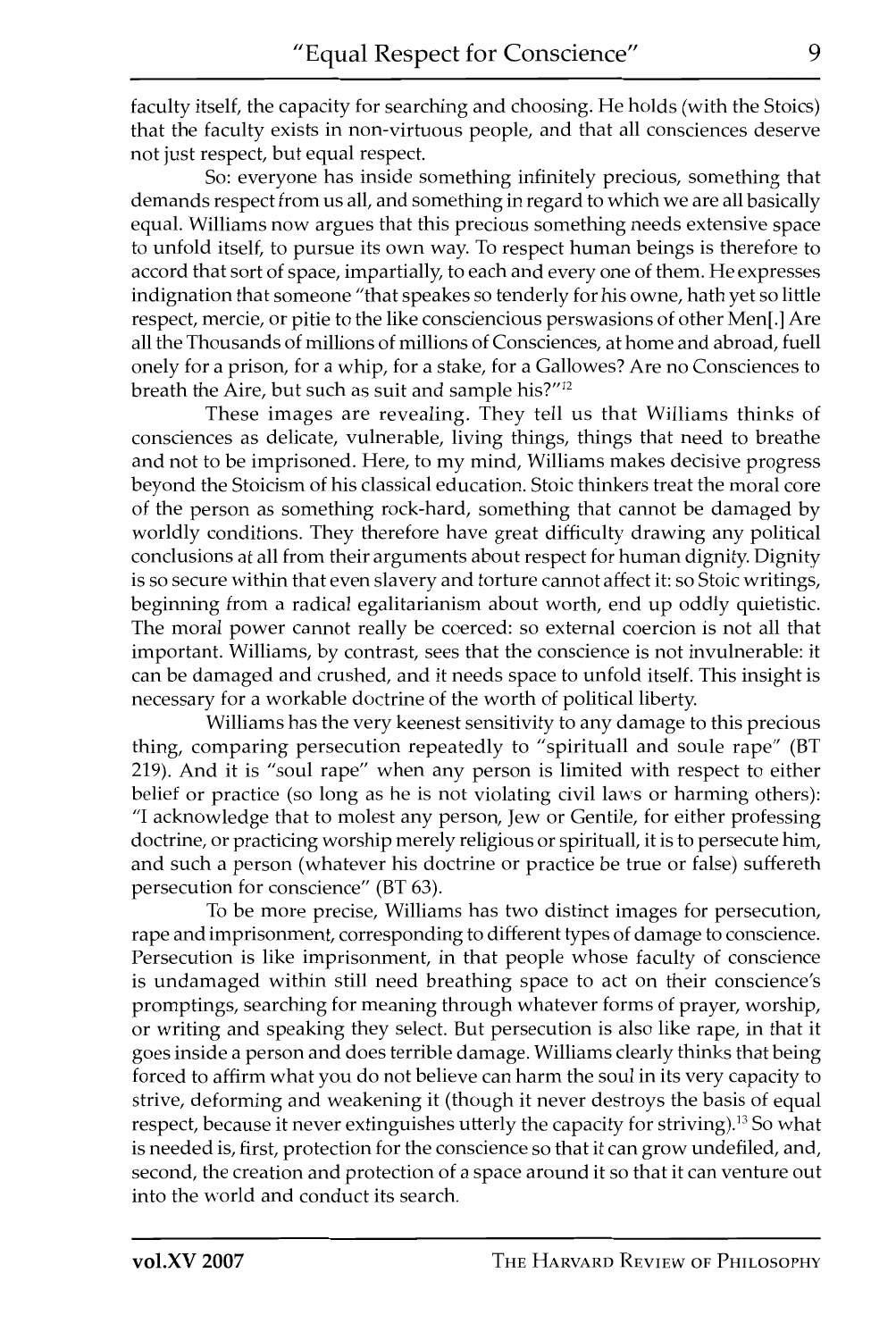Persecution is therefore a terrible error, one of the worst there can ever be. Williams explicitly says that it is a worse error than being a heretic (C 1.348), and that "a Soule or spirituall Rape is more abominable in Gods eye, then to force and ravish the Bodies of all the Women in the World" (BT 182). Indeed, persecution is a doctrine "which no Uncleannes, no Adulterie, Incest, Sodomie, or Beastialitie can equall, this ravishing and forcing (explicitly or implicitly) the very Soules and Consciences of all the Nations and Inhabitants of the World" (BTY 495). Williams does not believe that the offenses to which he compares persecution are trivial-indeed, he is inclined to favor the death penalty for adultery. So we can see how strong his objection to persecution is, if it is worse than these things. Most rulers in all ages, he concludes, have practiced "violence to the Souls of Men" (BTY 12).

One of Williams's reasons for abhorring persecution is instrumental: if you force someone, it hardens their opposition, thus preventing their voluntary conversion, hence their salvation. He makes this point repeatedly when he is in *ad hominem* debate with John Cotton, and it was a common Protestant argument in the period, one that Locke later makes central to his own case for toleration. One cannot read Williams's text, however, and doubt that Williams also thinks damage to conscience an intrinsic wrong, a horrible desecration of what is most precious about a human life.

Williams has insisted that this precious something is in us all, and is worthy of *equal* respect. Therefore it is a heinous wrong to give it freedom for some (the orthodox) and to deny this same freedom to others. Again and again, he hammers home the charge of partiality and unfairness. Magistrates "give Libertie with a partiall hand and unequall balance" (BT 401). How "will this appear to be equall in the very eye of Common peace and righteousnesse?" (BT 402) His own marginal summaries of his argument, particularly in the later work, keep recurring to this theme, saying "Unchristian partiality" (BTY 55), "Gross partiality to private interests" (BTY 113), and "Gross partiality the bloody doctrine of persecution" (BTY 290).

Williams has a keen nose for special pleading and unfairness, and he sees it everywhere restrictions on religious liberty are found. He suggests that the error of the persecutor is a kind of anxiety-ridden greed, which is hypocritically disguised as virtue. Each, anxious and insecure, aims to carve out special protections and privileges for himself by attacking in others what he most values in his own life. In his letter to the governors of Massachusetts and Connecticut he indicts them for a hypocritical and unfair set of principles-for worshipping, in effect, only the "great God Selfe."

If persecution is the worst of errors, liberty of conscience is, as Williams repeatedly states, a "most precious and invaluable Jewel" (BTY 30). It is for this "one commoditie" that "most of Gods children in N. England have run their mighty hazards" (30). The proponent of liberty does not indulge in special pleading. Even though he believes that he is right, he has an even-handed spirit of love, gentleness, and civility to all men, a civ ility that includes respect for their freedom.

In one remarkable passage Williams states that persecution is not only "to take the being of Christianity out of the World, but to take away all civility,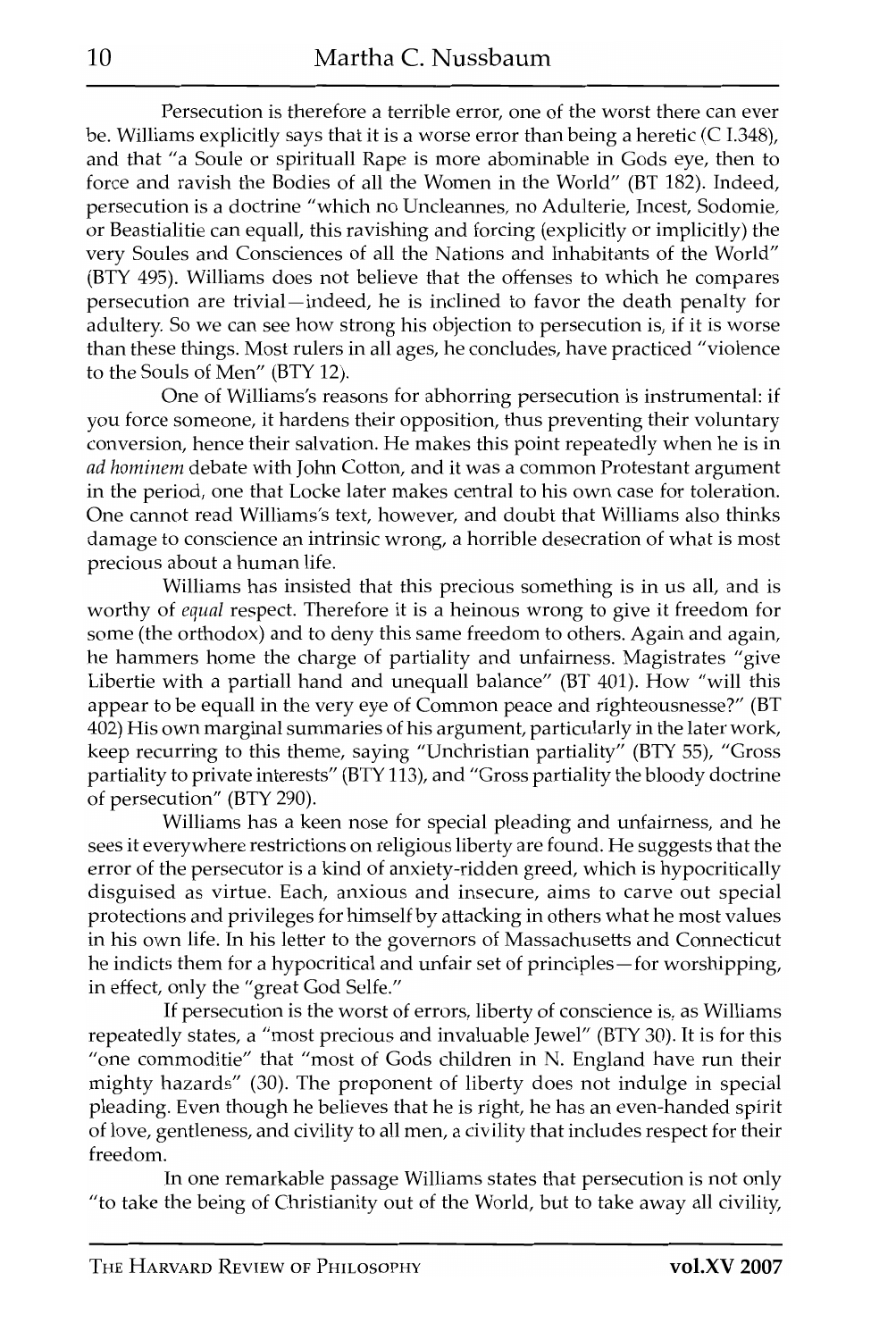and the world out of the world, and to lay all upon heapes of confusion" (BT 201). What does he mean by saying that persecution takes "the world out of the world"? I think he is expressing the view that the spirit of respect, combined with the spirit of fair play, is at the heart of our worldly lives with one another. Take these things away, and you despoil the world itself. You make it nothing but a heap of confusion.

Williams is an emotional writer. His way of writing philosophy is not precise or analytic. Nonetheless, it is not implausible to find proto-Kantian themes in his writings. At the heart of the thought of both men are two ideas, closely connected: the duty to respect humanity as an end wherever we find it, and the duty to be fair, not to make an exception for one's own case. Indeed, respecting humanity *entails* not making an exception of oneself. Just as Kant asks a person to test the principle of his or her conduct by asking whether it could without contradiction be made a universal law for all human beings, so Williams's critique of the leaders of Massachusetts and Connecticut is that their idea cannot pass Kant's test: they love freedom-but only for themselves. They could not will persecution as a universal law, and their selfishness prevents them from willing liberty of conscience (which could pass the Kantian test) as a universal law. As for the Formula of Humanity, Williams constantly complains that the conscience is precious, but people use other people's consciences as tools to serve their own anxious and greedy ends. Williams does not use the word "autonomy," but his insistence on the independent quest of the individual conscience and his disdain for all external authority in spiritual and ethical matters, strikes, again, a proto-Kantian note.

# IV. A "Model of Church and Civil Power''14

IF WILLIAMS HAD OFFERED ONLY AN ACCOUNT Or CONSCIENCE AND liS FAIR, IMPARTIAL, treatment, he would already have made a large contribution to our understanding of religious liberty. He accomplished, however, much more, developing an elaborate account of the proper jurisdictions of religious and civil authority that anticipates Locke's more famous account, though I shall argue that it offers better guidance. In this part of his work, Williams is replying to a "model" of church and state proposed by John Cotton. Truth asks Peace what (book) she has there. Peace produces Cotton's book, and reads from it the claim that the established Church must hold high authority in the civil realm, and should be superior to all civil magistrates, if peace is to be preserved (BT 221-2). The two hundred pages that follow contain Williams's alternative "model."

According to Williams, there are two separate sets of ends and activities in human life; corresponding to these are two utterly different sorts of jurisdiction, two sorts of authority. Civil or state authority concerns "the bodies and goods of subjects" (exactly the characterization that Locke later gives). Civil authority must protect people's entitlements to property and bodily security, and it may properly use force to do so (BT 148, BTY 188). The civil law applies to all, including members of the clergy (BT 268). The foundation of civil authority lies in the people, and it is the people who are entitled, democratically, to choose civil magistrates (BT 249).

The other sphere of human life is that of the soul and its safety. Law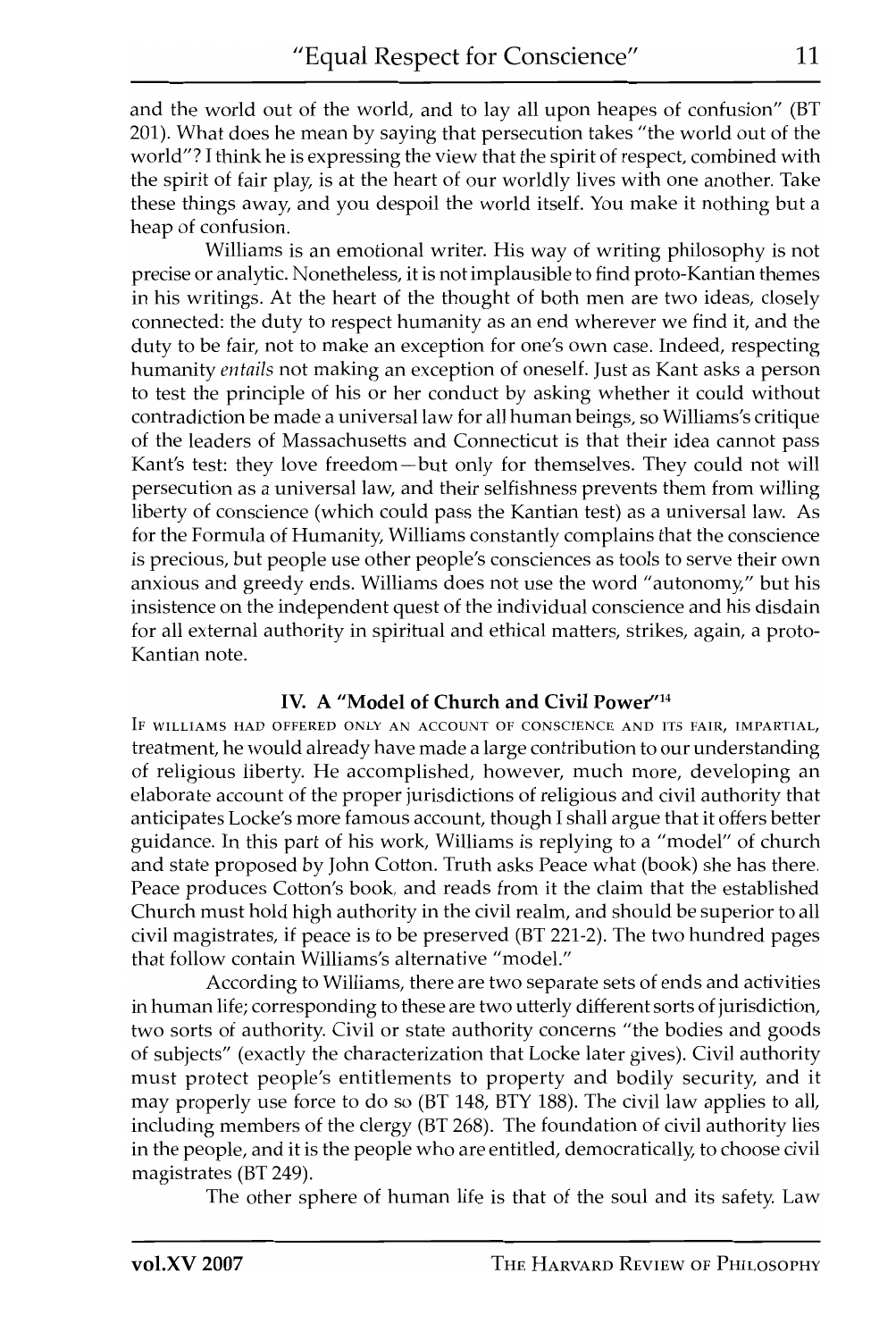and force have absolutely no place in this sphere, which must be governed by persuasion only (BT 148). Churches and their officers have this sphere as their jurisdiction (BTY 188), but with the proviso that their only proper means of addressing the soul is persuasion. The two sorts of authority, civil and spiritual, can coexist peaceably together (BT 223, BTY 40). Peace is in jeopardy only to the extent that churches overstep their boundaries and start making civil law, or interfering with people's property, livelihood, and liberty.

Williams now tells us that there is, of course, a way in which the civil state needs to make laws "respecting religion": namely, it has to make laws protecting it, saying, for example, "that no persons Papists, Jewes, Turkes, or Indians be disturbed at their worship (a thing which the very Indians abhor to practice toward any)" (BT 252). Such protective laws are not only permitted, they are extremely important, "the Magna Charta of highest liberties" (BT 220). There is, he continues, another type of law "respecting religion" that is very different from these protective laws: the sort of law that establishes, or forbids, acts of worship, says who can and cannot be a minister, and so on. To say that these should be civil laws "is as far from Reason, as that the Commandments of Paul ... were civil and earthly constitutions" (BT 253).

John Cotton makes two claims that Williams must answer, if he is to defend his radical position well. First, he makes a claim about peace and stability: people simply cannot live at peace with one another unless some religious orthodoxy is established. In response, Williams invokes both reason and experience on his side. People with false religious views, he says, may be perfectly decent and peaceable citizens. We can see this all the time: that people do live together peacefully, so long as they respect one another's conscience-space. (Once again, life with the Indians provides a handy illustration.) What really breaks the peace is persecution: "Such persons onely breake the Cities or Kingdomes peace, who cry out for prison and swords against such who crosse their judgement or practice in Religion" (BT 79, often repeated).

The other argument of Cotton's on which Williams focuses is an argument about competence. Cotton claims that being a good citizen and being a good civil magistrate are inseparable from having the right religion. We simply do not want our public life to be run by sinners, because they are making very important decisions, and if they are sinners they will do so sinfully and badly. Here Williams makes one of his most interesting and novel arguments. God has created different sorts of things in the world, he says, and there are "divers sorts of goodness" corresponding to these different sorts of things. He illustrates this point at length, talking about the goodness of artifacts, plants, animals, and so on (BT 245). One of the ways God created diversity in the world was to create a type of "civill or morall goodness" that is "commendable and beautifull" in its own right, and that is distinct from spiritual goodness. It can be there in its full form, and be beautiful, even if the person is religiously in error, even "though Godlines which is infinitely more beautifull, be wanting" (BT 245). What is needed to be a good subject in a civil state is the moral sort of goodness, and it is that sort, as well, that we need in our civil magistrates. Later, returning to the point, he insists that the foundation of the magistrate's authority "is not Religious, Christian, &c. but naturall, humane and civill" (BT 398). For many activities, a worldly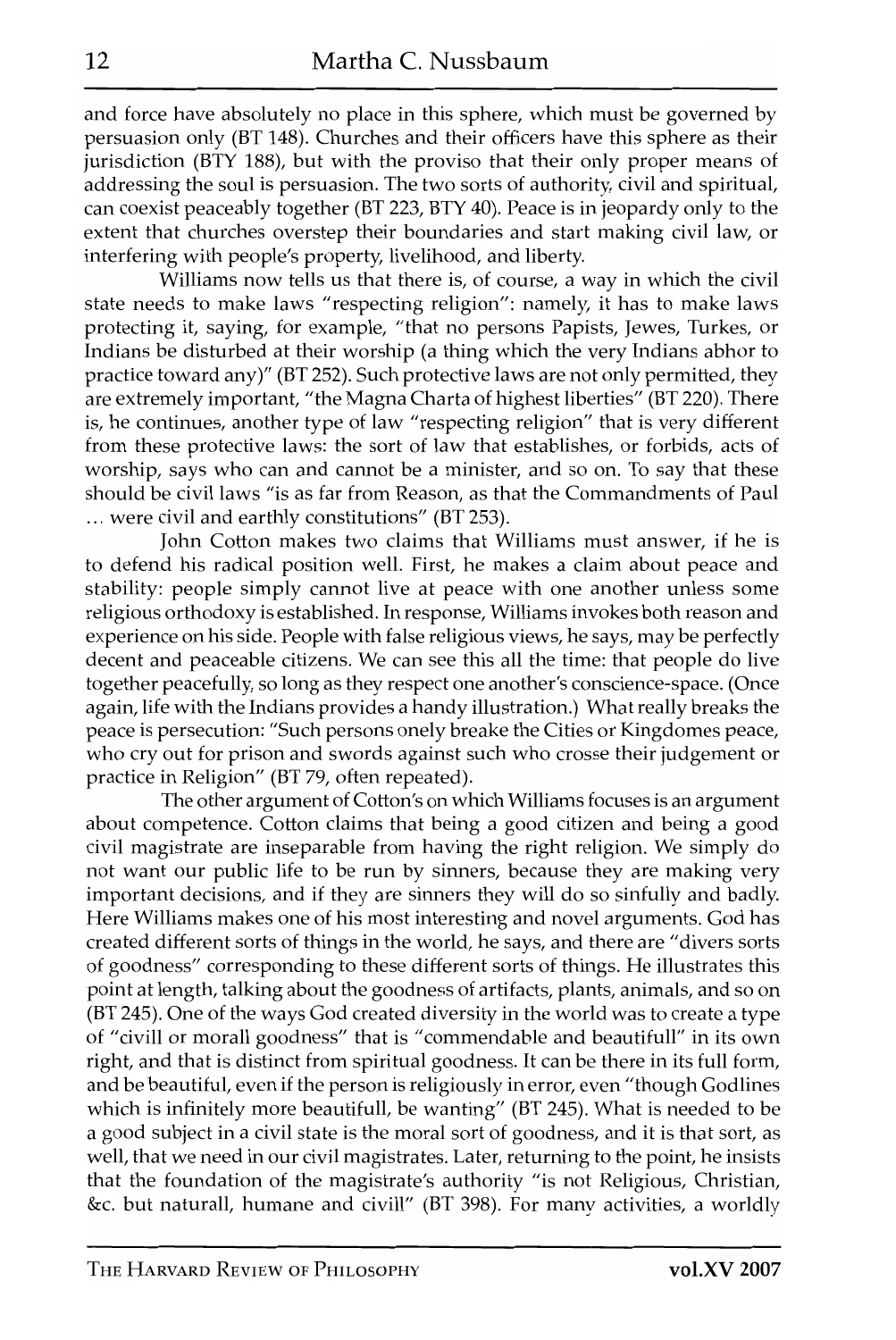foundation is sufficient: "a Christian Captaine, Christian Merchant, Physician, Lawyer, Pilot, Father, Master, and (so consequently) Magistrate, &c. is no more a Captaine, Merchant, Physician, Lawyer, Pilot, Father, Master, Magistrate, &c. then a Captaine, Marchant, &c. of any other Conscience or Religion." Particularly surprising is his casual mention of "father" as a role whose duties can be fully executed independently of spiritual enlightenment.

In short, for Williams the civil state has a moral foundation, but a moral foundation need not be, and must not be, a religious foundation. The necessary moral virtues (honesty is one to which Williams devotes special emphasis) can be agreed on and practiced by people from many different doctrines. To be sure, he adds, a person's religion will connect these moral virtues to higher ends (BT 399), but so far as the moral sphere itself goes, orthodox and dissenter, religious and non-religious, can agree.

It is not fanciful to see here an adumbration of John Rawls's idea of civil society as involving a set of "freestanding" moral principles concerning which people from different "comprehensive doctrines" can join in an "overlapping consensus."<sup>15</sup> Like Williams, Rawls stresses that political society has a moral foundation. But he holds that this is a "module" that can be linked to different religious doctrines in a variety of different ways. Although religious people will certainly feel that their religion provides the moral principles with their highest ends or deepest sources (here again he agrees with Williams), they can nonetheless agree about the moral terrain in a way that is, for practical purposes, "freestanding," that is, not requiring the acceptance of a religious orthodoxy. So we do not have, exactly, a "wall of separation," between people's religions and their political principles. (Williams used that phrase only once, and in a letter, not at all in his major writings.) We do have separation of jurisdictions between church and state, but where people are concerned, they will rightly see the morality of public life as one part of their "comprehensive doctrine"  $-a$  part, nonetheless, that they can share with others without converting them to what they take to be the true religion.

This idea is a much more helpful idea to think with than the bare idea of" separation," which might suggest that the state does not have anything to do with the deep ethical matters that are so central to the religions. The state needs to be built on moral principles, and it would be weird and tyrannical to ask religious people to accept the idea that moral principles are utterly "separate" from their religious principles. The idea of an overlapping consensus, or, to put it Williams's way, the idea of a moral and natural goodness that we can share while differing on ultimate religious ends, is an idea that helps us think about our common life together much better than the unclear and misleading idea of separation. We must respect one another's freedom and equality, the deep sources of conscience that lead us through life. We will only do this if we keep religious orthodoxy out of our common political life. But we can, and must, base that common life on ethical principles that, for many of us, also have a religious meaning and a religious justification. All we need to do, when we join with others in a common political/moral life, is to acknowledge that someone might actually have those ethical virtues, in the way that is relevant for politics, while not sharing our own view of life's ultimate meaning. If we once grant that, then Williams's other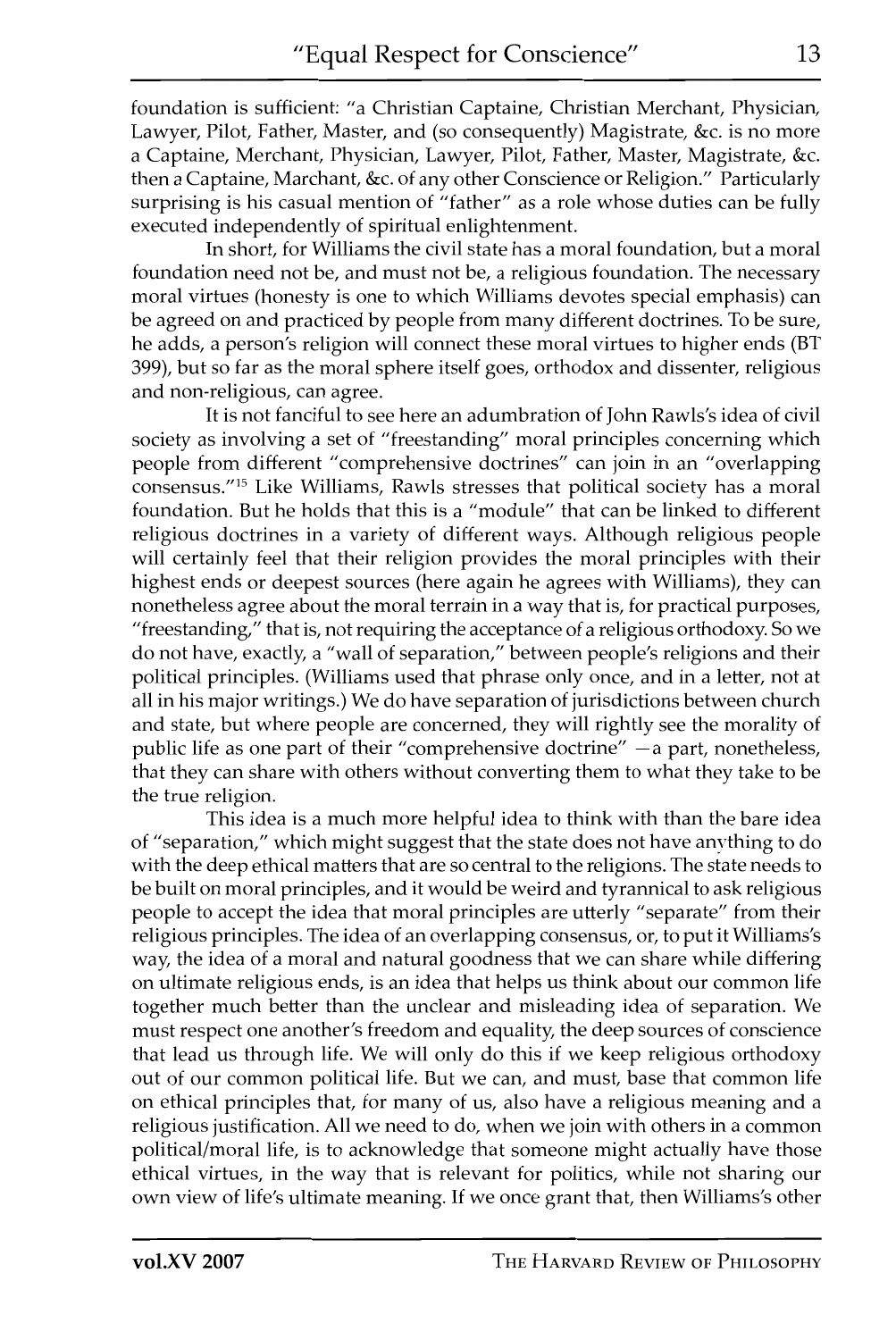argument concerning fairness and impartiality will lead us to want a state that has no religious orthodoxy, that is, just in that sense, "separate" from religion.

# V. Comparisons: Locke and Rawls

WE CAN NOW MAKE OUR PHILOSOPHICAL ACCOUNT MORE PRECISE IF WE COMPARE Williams's thought to that of two later thin kers who are central to our philosophical tradition on such matters: John Locke, and John Rawls. Locke probably knew Williams's work, and he wrote his *Letter Concerning Toleration* at Otes in Essex, the same noble house where Williams was employed as a chaplain.<sup>16</sup> Rawls probably did not read Williams,<sup>17</sup> but he was a keen student of U.S. history, and understood well the framework that Williams had disseminated through his institutional designs.

The arguments of Locke's letter bear a close resemblance to those of Williams's books, in the general nature of their conclusions about the role of the state, and in the focus of their arguments on the importance of "equal and impartial liberty," as Locke puts it. Nonetheless, there are six significant differences, all of which, I believe, should make us prefer Williams's approach.

First, Locke never attacks the Anglican establishment; he seems to think that equal liberty is compatible with a religious establishment. Williams is keenly aware of the danger of religious establishments as threats to both liberty and equality: to liberty because a dominant sect will easily slip into curbing the conscience space of minorities; to equality, because the very existence of an orthodoxy makes a statement that all citizens are not fully equal, that we do not all enter the public square "on equal conditions." That last phrase is actually taken from James Madison's great 1785 work, "A Memorial and Remonstrance Against Religious Assessments,"<sup>18</sup> and Williams anticipates the arguments of that essay. Throughout the period of the founding, the central argument against religious establishments was an equality argument, and, whether directly or not, it was Williams's argument.

Second, Williams gives us, in his discussions of conscience, an account of the moral basis of the political doctrine, telling us what equal respect is all about and why it is so important. There is nothing like this in Locke, at least not in the *Letter.* 

Third, Locke and Williams have subtly different positions on "accommodation," that is, on the question whether laws applicable to all should contain exceptions for people with special religious requirements. Locke is in favor of the exceptionless rule of law, provided that the laws themselves are neutral. Some laws maliciously target minorities, and those laws must go. For example, if it is legal to speak Latin in a school, it must be legal to speak Latin in a church. If it is legal to bathe in water for the sake of health, it must be legal to bathe in water for the sake of baptism. But there Locke draws the line. If there is any non-malicious law that has the incidental effect of burdening minorities, then the person whose conscience poses an obstacle to his obeying that law had better follow conscience, says Locke, because eternal salvation is more important than jail, but he will have to go to jail or pay the fine.

Williams, as we have seen, is subtly different: he allows exceptions to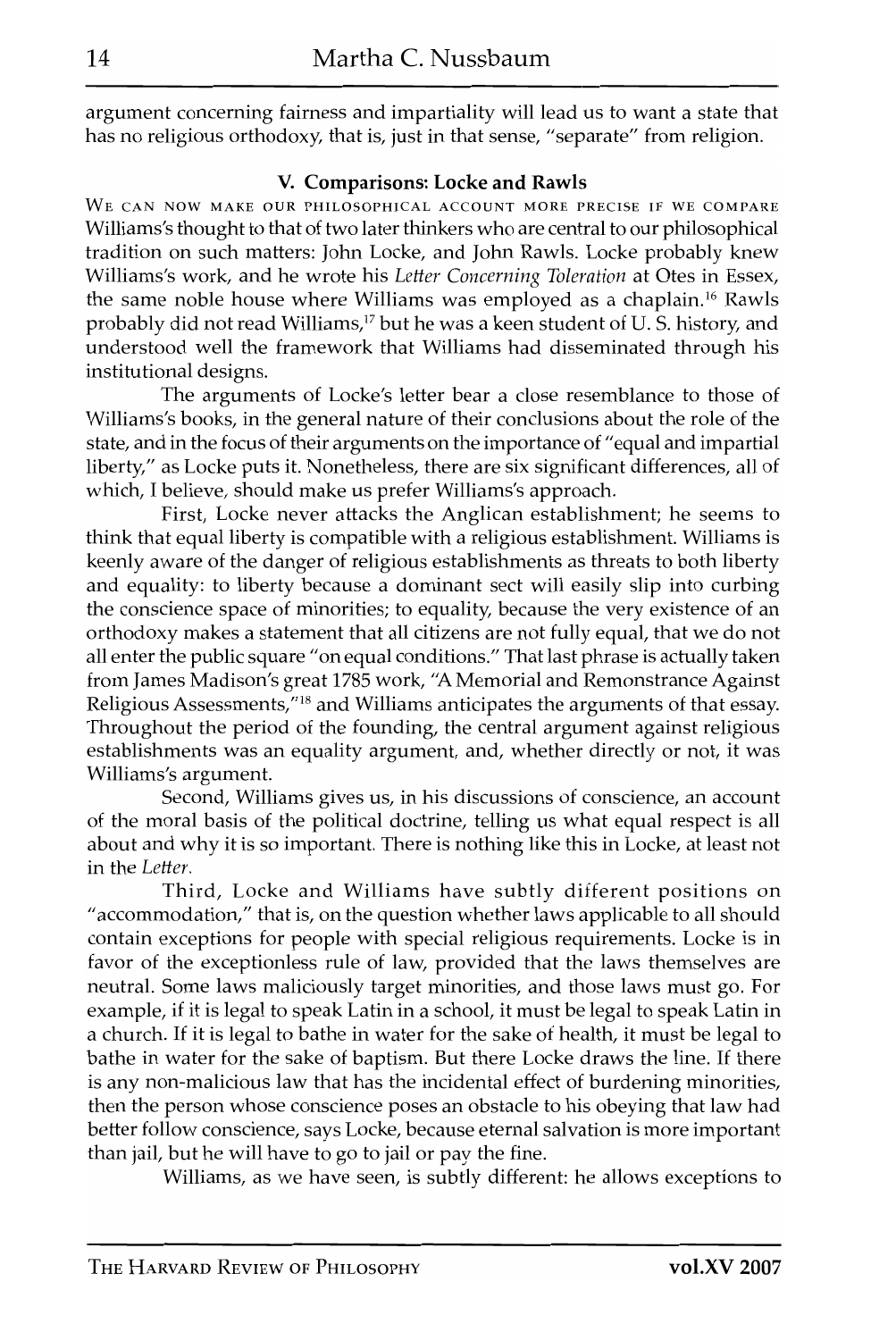general laws for conscience's sake, up to the point where the person's conduct would threaten peace and public safety.<sup>19</sup> In so holding, he anticipates a norm that became general by the time of the Founding: all the state constitutions had free exercise clauses with similar "peace and safety" overrides.<sup>20</sup> (Madison, in 1776, actually favored an even more protective standard: no burden to conscience unless the constitution itself is in jeopardy.<sup>21</sup>) The practices of the colonies involved granting such conscience-based exemptions without legal penalty: Jews did not have to testify on Saturday; sects that objected to oaths didn't have to swear; Quakers and Mennonites were exempt from military conscription. Most remarkably, and only in Rhode Island, Jews were exempted from the incest law if they wanted to contract uncle-niece marriages on religious grounds. The laws remained valid; religious minorities did not have to obey them. In the early days of the Republic, George Washington writes a letter to the Quakers explaining his stance as its first President, concerning their conscientious refusal of military service:

I assure you very explicitly, that in my opinion the conscientious scruples of all men should be treated with great delicacy and tenderness: and it is my wish and desire, that the laws may always be as extensively accommodated to them, as a due regard for the protection and essential interests of the nation may justify and permit.<sup>22</sup>

This is pure Williams, and it is far from what Locke's stricter notion of the rule of law would permit.

The contrast between Williams and Locke is still with us, in the form of divergent standards that have played a role in recent Supreme Court debates. The Williams idea was long a hallmark of free exercise jurisprudence, in the form of what has come to be known as the "Sherbert test," after an important 1963 case involving a woman who was fired because her Seventh-Day Adventist beliefs forbade her to work on Saturday, and was then denied unemployment compensation on the grounds that she had refused "suitable work." The Court, finding in her favor, said that government may not impose a "substantial burden" on a person's free exercise of religion without a "compelling state interest."23 The case had an important equality aspect: the fact that Saturday and not Sunday was the required day put unfair pressure on this minority woman, pressure that the majority did not have to face. This basic idea was implemented for some years,<sup>24</sup> but in 1990 the Lockean position took hold, with Justice Scalia's controversial opinion in a case involving Native American peyote use.25 Scalia said that laws must rule exceptionlessly, so long as they were neutral and not hostile or discriminatory. In so writing he was siding with Locke. Justice O'Connor has been the most vocal defender of the Williams viewpoint, and Congress has attempted to restore the more protective standard through legislation.<sup>26</sup> Scalia, like Locke, is very interested in legal neutrality: thus, when a Florida community passed an ordinance forbidding ritual animal sacrifice he struck it down, holding that the fact that they allowed animals to be slaughtered in all sorts of other ways showed that they were simply targeting Santeria worshippers; this was a highly Lockean judgment.27 But he does not believe that courts should go beyond this to insist on the protection of conscience against laws that are not discriminatory  $-$  although he is willing to allow the legislature to pass such exemptions if it wants.

What this conflict over accommodation is really about is the equality of minorities in a majority world. Rules about workdays, drugs, and a host of other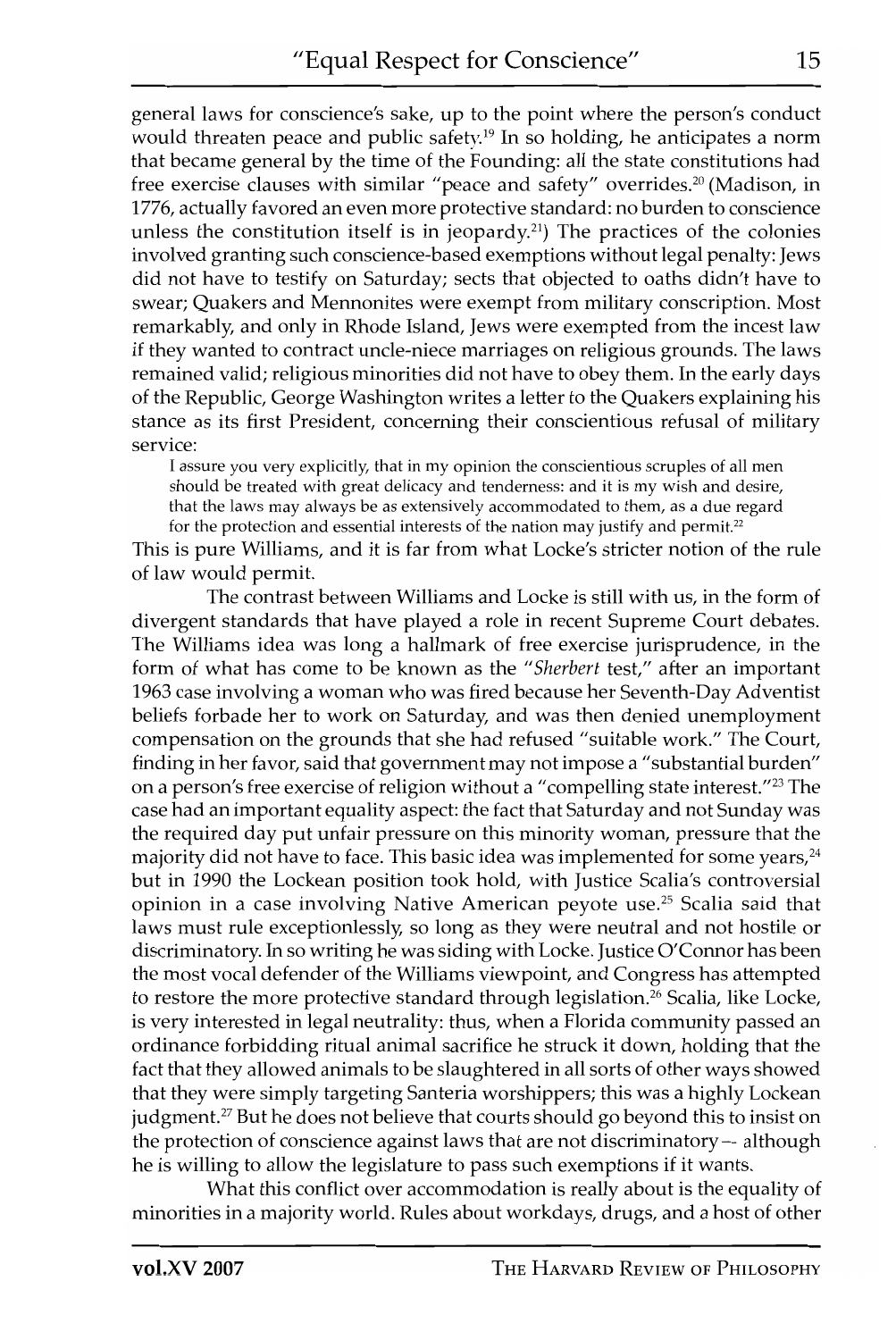matters favor the majority: so alcohol is legal and peyote is not, Sunday is the usual day of rest and Saturday is not. Williams understood the vulnerability of minority conscience in a world of majority rule, and his more protective standard should, I believe, be restored.

Fourth, Locke argues from Protestant premises most of the time. He seems inattentive to the importance of coming up with arguments for toleration that all citizens can share. He even relies heavily on skepticism about religious truth, a view that many religious citizens could never endorse. Williams does refer to Christian norms at some places in his argument; but he tries hard to develop an independent ethical argument for his political principles, based on the dignity and vulnerability of conscience, the equal worth of all consciences, and the needs of consciences for ample space. His own religious views might have informed some of his ways of thinking, but they do not figure as premises in his arguments. No doubt he was used to talking about important matters to people who were pagan and Christian, Jew and gentile: there was nobody around who shared Williams's exact beliefs, as he often stressed, and he felt that what politics was about was finding a basis for a common life among people who disagree.

The fifth difference between Locke and Williams lies in the way in which they conceive the space of the political. Locke speaks in terms of separation of jurisdictions. For him, religion and politics do not overlap at all. For Williams, as we have seen, the different religious doctrines meet, and overlap, in a shared moral space. Each religious person will connect this moral space to his own higher religious goals and ends; but within that space, we are all able to speak a common language and share moral principles. I believe that this idea of overlap is ultimately more fruitful than the idea of separation, which suggests to religious people that they must give up some ways in which their comprehensive doctrine links the political with the religious. Williams does not ask them to give up such links, and indeed he recognizes that the links may prove very important. He simply asks people to live and talk together in the shared space, without compromising equality by introducing elements of their religious doctrine into the institutions they create and sustain.

Sixth and last, Locke is not distinguished as a moral psychologist. He has nothing to say about why people persecute others. Williams does, tracing persecution to anxious insecurity and the accompanying desire to create security by lording it over others. He has a keen sense both of the inner life of the persecutor and of the inner vulnerability of the persecuted to something that is very like rape, an inner shattering of the soul's integrity and peace. He also understands dearly how people engage in special pleading to favor their own case, while appearing to defend morality itself.

On balance, then, I would give Locke the prize for succinct dear writing, but Williams the prize for philosophical insight, on this topic at any rate.

To move now, more briefly, to Rawls. Rawls's *Political Liberalism* is a much greater work of political philosophy than are Williams's treatises; there can be no doubt about that. Rawls argues explicitly and clearly about matters that Williams presents turgidly and sometimes obscurely. Nonetheless, I think it is important to see the similarities between the two works. Starting from the idea of human equality and equal respect for that equality, both argue for political principles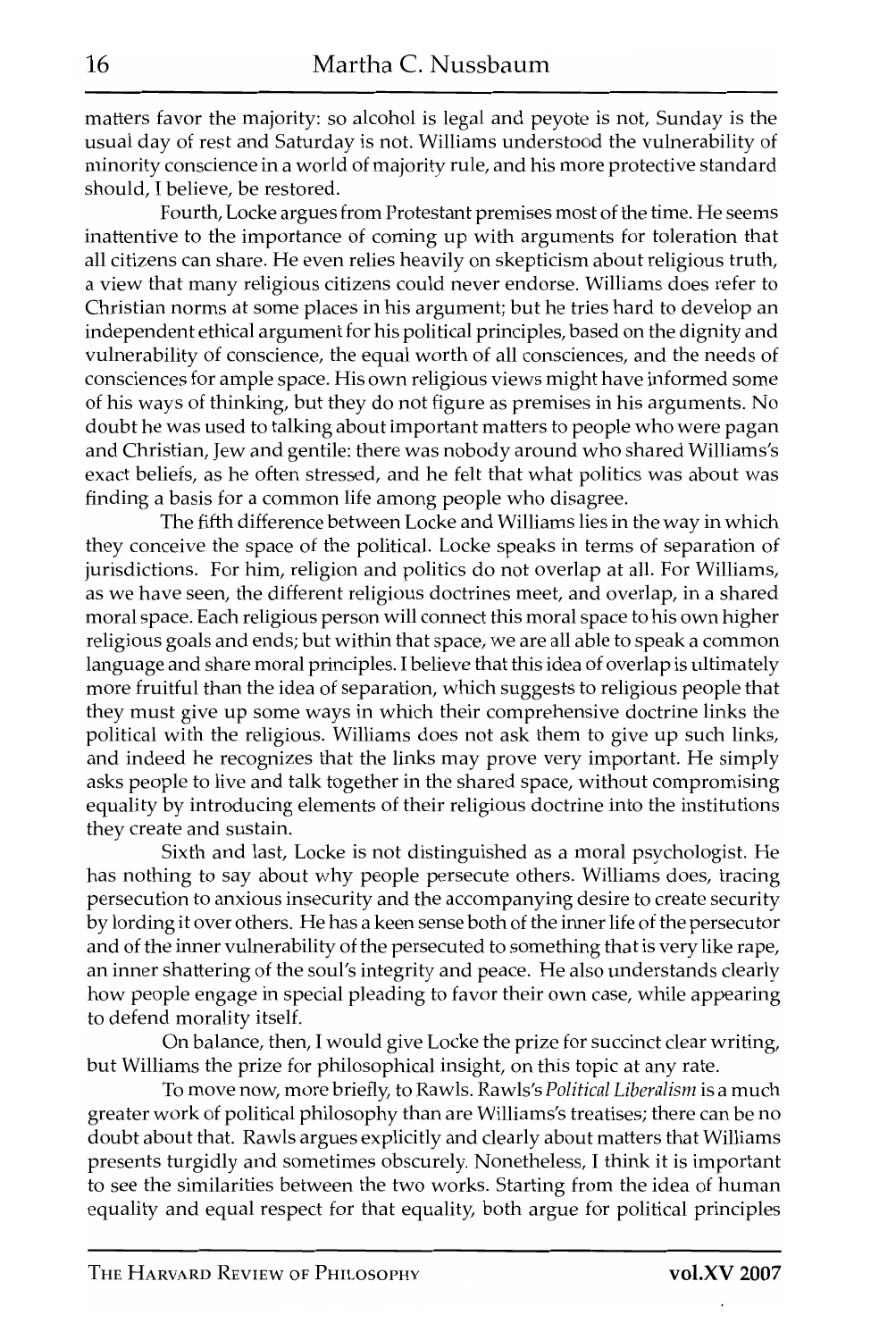that guarantee the most extensive religious liberty that is compatible with a like liberty for all, impartially administered. Although Rawls does not discuss the religion clauses of the U. S. Constitution, and thus we cannot prove what his position on accommodation would have been, his discussion of the free speech clause suggests that he, like Williams, would favor extensive accommodation of conscience-based religious conduct, with limits set only by the most urgent of state interests. Indeed, his position on speech suggests that he would go beyond Williams to the position James Madison (unsuccessfully) defended for religious liberty in Virginia in 1776: no limits on this liberty unless the constitution itself is in jeopardy.28

Most striking and fascinating is Williams's anticipation of the idea of overlapping consensus, a shared moral space in which people of differing conscientious commitments can converse and regulate their common life without favoring any particular comprehensive doctrine. I have argued that this idea is superior to the Lockean idea of separation, since it does not ask religious citizens to sever their political principles from the rest of their comprehensive doctrines. They may continue to connect their religious doctrines to the political principles that are developed in the shared political space, and they may even find in religious doctrines the deepest personal sources of those principles. As citizens living a common life with others, however, they refrain from arguing for political principles in terms of those doctrines-not because they think them unimportant, but out of respect for their fellow citizens. Williams clearly had this idea, although he does not fully develop the notion of a freestanding moral argument.

Another similarity between Williams and Rawls lies in the idea that we must seek civil peace not through force, and not, if possible, in a mere grudging *modus vivendi,* but through respectful moral agreement: stability for the right reasons, as Rawls puts it. Williams's political experiment was, in effect, the Euro-American world's first audition for the idea that stability based on respect would be stable enough.29

Rawls rarely gets the credit he is due for psychological insight, but I believe that the account of moral education in *A Theory of Justice* goes beyond Williams's own moral psychology, rich though it is, in its suggestion that political stability needs not only good institutions, but a positive program for developing moral sentiments to support them. Although Rawls apparently withdrew the details of that account in *Political Liberalism,* concerned that it might appear too closely tied to a particular comprehensive doctrine, he continued to insist on the importance of a "reasonable political psychology" in connection with stability.<sup>30</sup> Here Williams, insightful though he is, comes up short. He is so busy diagnosing the errors of his adversaries that he proposes no constructive program to develop moral sentiments connected to civil peace and reciprocity. His life offered many examples of helpful political rhetoric on this question, but he never proposed a way to generalize the good moral sentiments that he exemplified and sought to elicit in others, for example by developing a program for public education, a concept that was not yet current. If we agree with Williams about the depth of the problem he has identified, we ought to agree with Rawls that attention to the development of the moral sentiments is a crucial part of the solution. I cannot doubt that Williams would agree that this is a lack in his writing: His experiment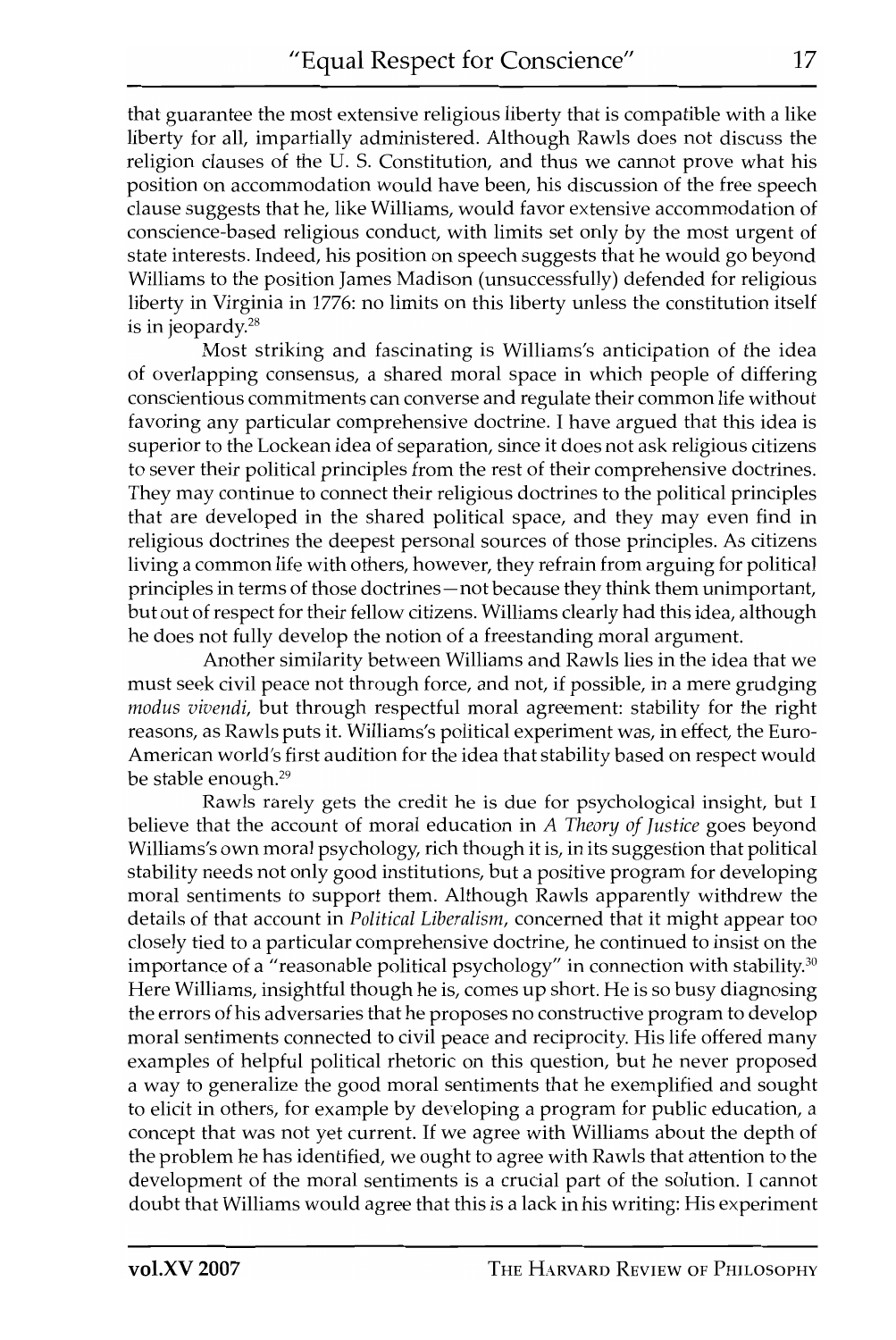was so embattled, that he did not have the leisure that would be required to work out such a constructive program.

On balance, I would say that Williams stands the test of these weighty comparisons, emerging as a major figure in the tradition.

### **VI.** "Truth **and** Peace, Their Meetings Seldome **and** Short"31

WILLIAMS'S WORK AND CAREER CONSTRUCT THE BASIS FOR A POLITICS BASED ON EQUAL respect for conscience. But he was too shrewd to expect that this goal would be attained easily or without a great deal of effort. At the end of *The Bloudy Tenent,*  he imagines Truth and Peace commenting on the fact that they do not actually meet very often. So often (they observe) they meet up lovingly, only to be parted by hypocrisy and selfish partiality. They have, however, a surprise ally. At the end of the work, a third character makes her appearance.

"But loe!" says Peace. "Who's here?"

Truth replies, "Our Sister Patience, whose desired company is as needful as delightfull" (BT 424).

Patience utters not a single word, but she is clearly there. The year before, in his *Key to the Languages of America,* Williams had written eloquently of the patience of the Indians, who can sit silently for ages, waiting for what they want. "Every man hath his pipe of their Tobacco, and a deepe silence they make, and attention give to him that speaketh..."<sup>32</sup> To his impatient world, Williams commended this example. Now, at the close of his great dialogue, Patience is represented as, in effect, an Indian, silent after the prolixity of her sisters, waiting for a time that may be very long in coming, a time of equal respect for people who differ. In that silence, at the close of so much speech, rests Williams's hope for the future.<sup>o</sup>

## *Notes*

<sup>1</sup> This paper uses material from chapter 2 of my book *Liberty of Conscience: In Defense of Ilmerica's Tradition ofReligiolis Equality* (New York: Basic Books, February 2008). It is, however, a separate paper written for a philosophical audience. (Those wbo are interested in more historical detail and a wider study of Williams's thought should consult the book chapter.) I am very grateful to Céline Leboeuf and the *Harvard Review of Philosophy* for inviting me to deliver this paper as a lecture and to submit the paper, and I am also grateful to all of the *Review* members for a memorable evening of philosophical conversation and some excellent comments.

2 Throughout I reproduce Williams's spellings, which are not terribly distracting, but not bis frequent use of italics, which seem intrusive to readers unaccustomed to seventeenthcentury style.

<sup>3</sup> Roger Williams, *The Correspondence of Roger Williams*, ed. Glenn La Fantasie (Providence: Brown University Press, 1988), vol. I p. 345. Hereafter the works of Williams will be cited as follows: the correspondence, as C I and C II, followed by the page number in each case. The *Complete Writings of Roger Williams* (New York: Russell and Russell, 1963), in seven volumes, will be cited as CW followed by the volume number and page number. However, since most citations to the *Writings* are to the *Bloudy Tenent of Persecution* (1644), wbich is in volume III, and to the sequel, *The Bloudy Tenent Yet More Bloudy* (1652), in volume IV, references to these works will be made as to BT (followed by page number) and BTY (followed by page number).

<sup>4</sup> I am grateful to Mark Goldie and Quentin Skinner for correspondence on this point.

<sup>5</sup> See the detailed account in C I.12-23, "Editorial Note."

<sup>6</sup> C II.610.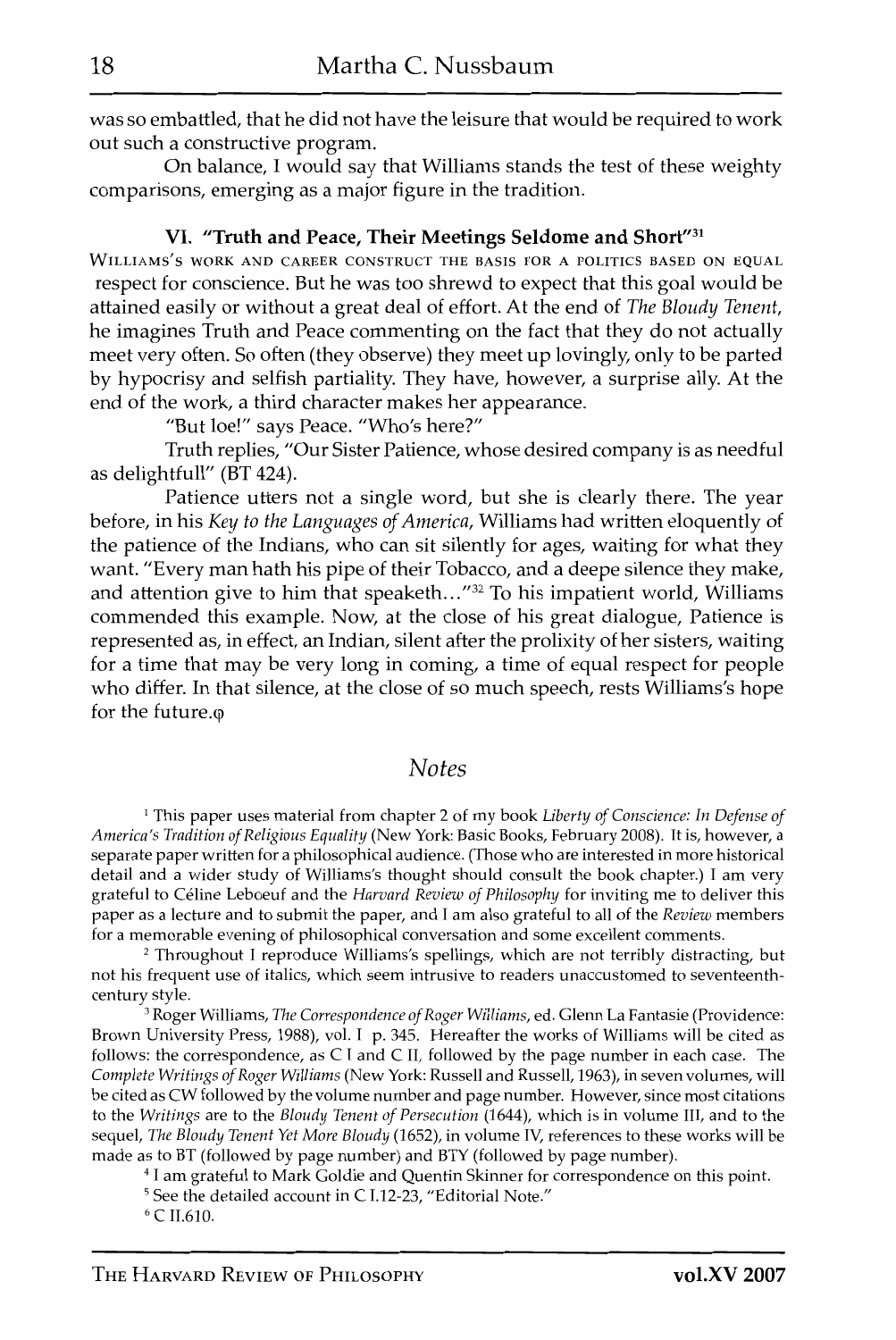<sup>7</sup> See his book *A Key into the Language of America*, Williams CW vol. 1, p. 47. Williams tells us that he focuses on the Narragansett dialect, and that the work is an "implicit dialogue" (p. 29) with the native inhabitants. See further treatment of the *Key* in Andrew Delbanco, *The Puritan Ideal* (Cambridge, MA: Harvard University Press, 1989), p. 166.

 $^8$  C II, 535, 541.  $^9$  C II.541.

 $10$  C I.348.

<sup>11</sup> Ibid.

 $12$  C I.338.

 $13$  For a similar reworking of the Stoic position, see my "The Worth of Human Dignity: Two Tensions in Stoic Cosmopolitanism," in *Philosophy and Power in the Graeco-Roman World: Essays in Honour of Miriam Griffin, ed. G. Clark and T. Rajak (Oxford: Clarendon Press, 2002), pp.* 31–49.

<sup>14</sup> BT 221.

<sup>15</sup> John Rawls, *Political Liberalism* (expanded paper edition 1996), especially pp. 133–72 on overlapping consensus.

 $^{16}$  I owe this information to Quentin Skinner. Locke's Letter was published in 1689, so there would have been ample time for him to be acquainted with Williams's work. We know from the correspondence that Williams sent a copy to Coke's daughter (who was shocked by it and said that she had no intention of reading it).

<sup>17</sup> I infer this from the fact that he did not mention Williams, as he very likely would have had he known the work. Williams's books are not easily available, and a good modern edition of the most important extracts is greatly to be desired.

<sup>18</sup> Widely available, but reprinted, among other places, in *Religion and the Constitution*, second edition, ed. Michael McConnell, John H. Garvey, and Thomas C. Berg (New York: Aspen, 2006), pp. 49-53.

 $1<sup>9</sup>$  A large philosophical issue arises here: what might the ground of the exemption reasonably be said to be? The U. S. Constitution contains the word "religion," and the tradition makes it clear that people will not get exemptions from laws of general applicability for reasons that are not reasons of conscience in some religion-like sense. During the Vietnam War, a capacious understanding of "religion" emerged, and two conscientious objectors who did not profess religious beliefs (one not at all, the other only in a non-theistic and slii *generis* sense) were given draft exemptions: See *U.* S *v. Seeger,* 380 U. S. 163 (1965), IVe/5h 1'. U. S., 398 U. S. 333 (1970). Some legal scholars oppose accommodations because they believe that they cannot be administered in a way that is fair to the non-religious. The issue cannot be pursued further here, but I do pursue it in the final section of *Liberty of Conscience*, chapter 4.

<sup>20</sup> On all these issues, see detail in my *Liberty of Conscience*, chapter 4. And see Michael McConnell, "The Origins and Historical Understanding of Free Exercise of Religion," *Harvard Law Review* 103 (1990), 1409 ff., extract in McConnell, Garvey, and Berg, pp. 87-94.

<sup>21</sup> On the controversy between Madison and George Mason, see McConnell, "The Origins," p. 90 in McConnell, Garvey, and Berg, and Nussbaum, *Liberty of COllscience,* chapter 4.

<sup>22</sup> Washington, 1789, reproduced in McConnell, Garvey, and Berg, p. 42.

*23 Sherbert v. Verner,* 374 U. S. 163 (1963), discussed in *Liberty of Conscience,* chapter 4.

<sup>24</sup> Most famously in *Wisconsin v. Yoder,* 406 U.S. 205 (1972), affirming the right of Amish parents to withdraw their children from the last two years of compulsory public education in order to learn skills of farming and carpentry alleged to be crucial for the continuation of their communal religious life.

<sup>25</sup> Employment Division *v. Smith,* **494 U. S. 872 (1990).** 

 $26$  In the Religious Freedom Restoration Act of 1993 (popularly known as RFRA). This law, passed by an overwhelming bipartisan majority and signed into law by President Clinton, restored the more protective *Sherbert* standard. It was then declared unconstitutional as applied to the states bv the Court in *City of Boerne v. Flores,* 521 U. S. 507, on grounds of separation of power. It remains constitutional as applied to acts of the federal government: see *Gonzalez v. O Centro Espirita Beneficente do Vegetal, 126 S. Ct. 1211 (2006); and quite a few states have passed* their own versions of RFRA. For the whole question of contemporary free exercise jurisprudence, see *Liberty of Conscience,* chapter 4.

*27 Church of the Lukumi Balmlll Aye v. City of Hillieah,* 508 U. S. 520 (1993). For related